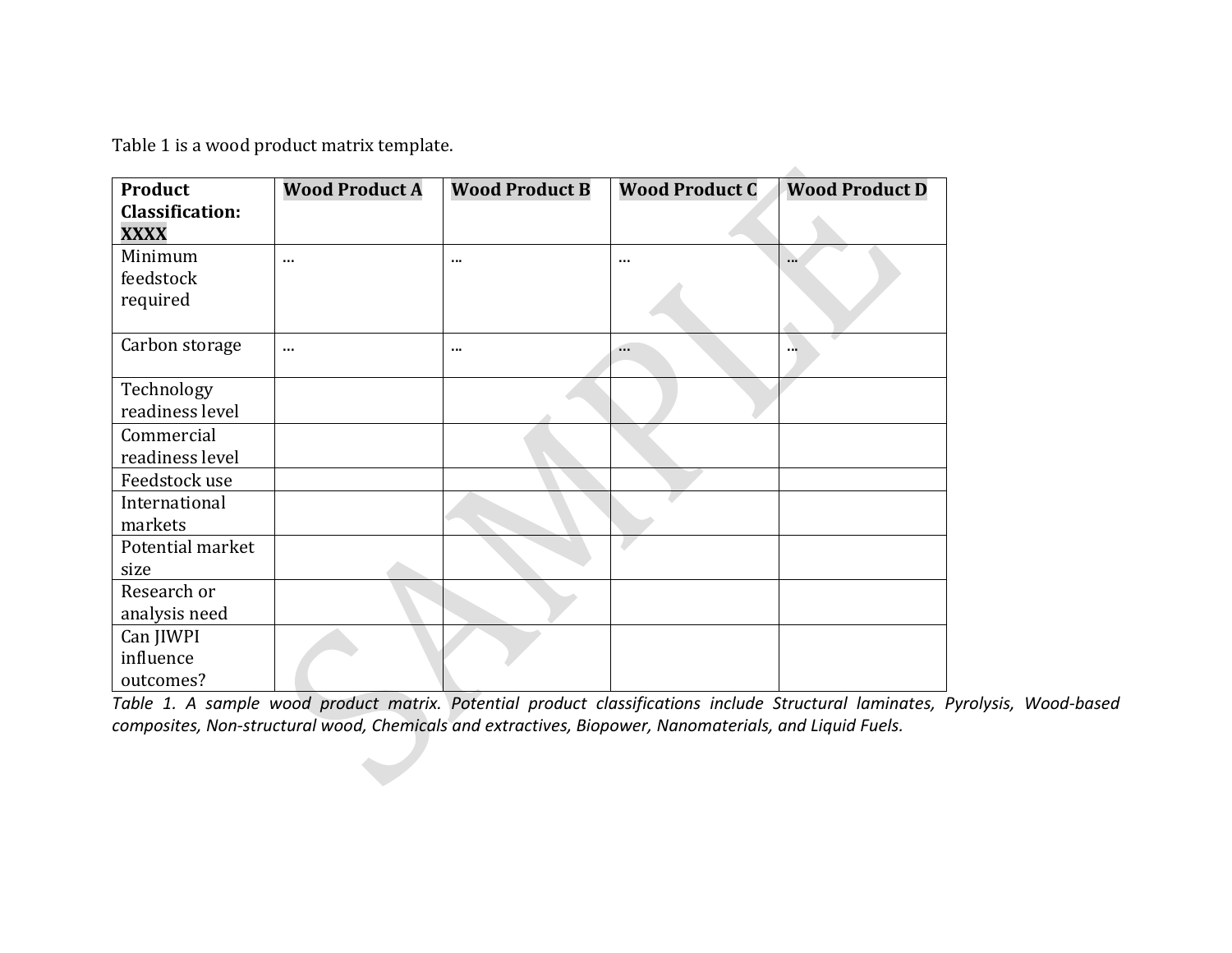**Key**:

|                            | <b>Relevant metric</b> | Low | <b>Medium</b> | High |
|----------------------------|------------------------|-----|---------------|------|
| Degree of institute        | Can JIWPI influence    |     |               |      |
| prioritization             | outcomes?              |     |               |      |
| recommended                |                        |     |               |      |
| Degree of research gap     | Research or analysis   |     |               |      |
| identified                 | need                   |     |               |      |
| Degree of potential to     | Potential market size  |     |               |      |
| increase pace and scale of | $(*TBD*)$              |     |               |      |
| sustainable forestry       |                        |     |               |      |

Table 2 shows how we might use this to document liquid fuels from biomass.

| Table 2. Liquid fuels product matrix. Values are somewhat arbitrary. |  |
|----------------------------------------------------------------------|--|
|----------------------------------------------------------------------|--|

| Product<br><b>Classification:</b><br><b>Liquid Fuels</b> | Lignocellulosic<br>ethanol          | <b>Fischer-Tropsch</b><br>diesel | <b>Gas fermentation</b> | $Bio-oil +$<br>hydrotreatment |
|----------------------------------------------------------|-------------------------------------|----------------------------------|-------------------------|-------------------------------|
| Minimum<br>feedstock<br>required                         | 100 mgy (need to<br>convert to BDT) | $250$ mgy                        | 50 mgy                  | $25$ mgy                      |
| Carbon storage                                           | Yes (CCS)                           | Yes (CCS)                        | N <sub>0</sub>          | Yes (biochar)                 |
| Technology<br>readiness level                            | 7                                   | 6                                | 8                       | 7                             |
| Commercial<br>readiness level                            | 5                                   | 6                                | 8                       | 7                             |
| Feedstock use                                            | Non-merchantable                    | Non-merchantable                 | Non-merchantable        | Non-merchantable              |